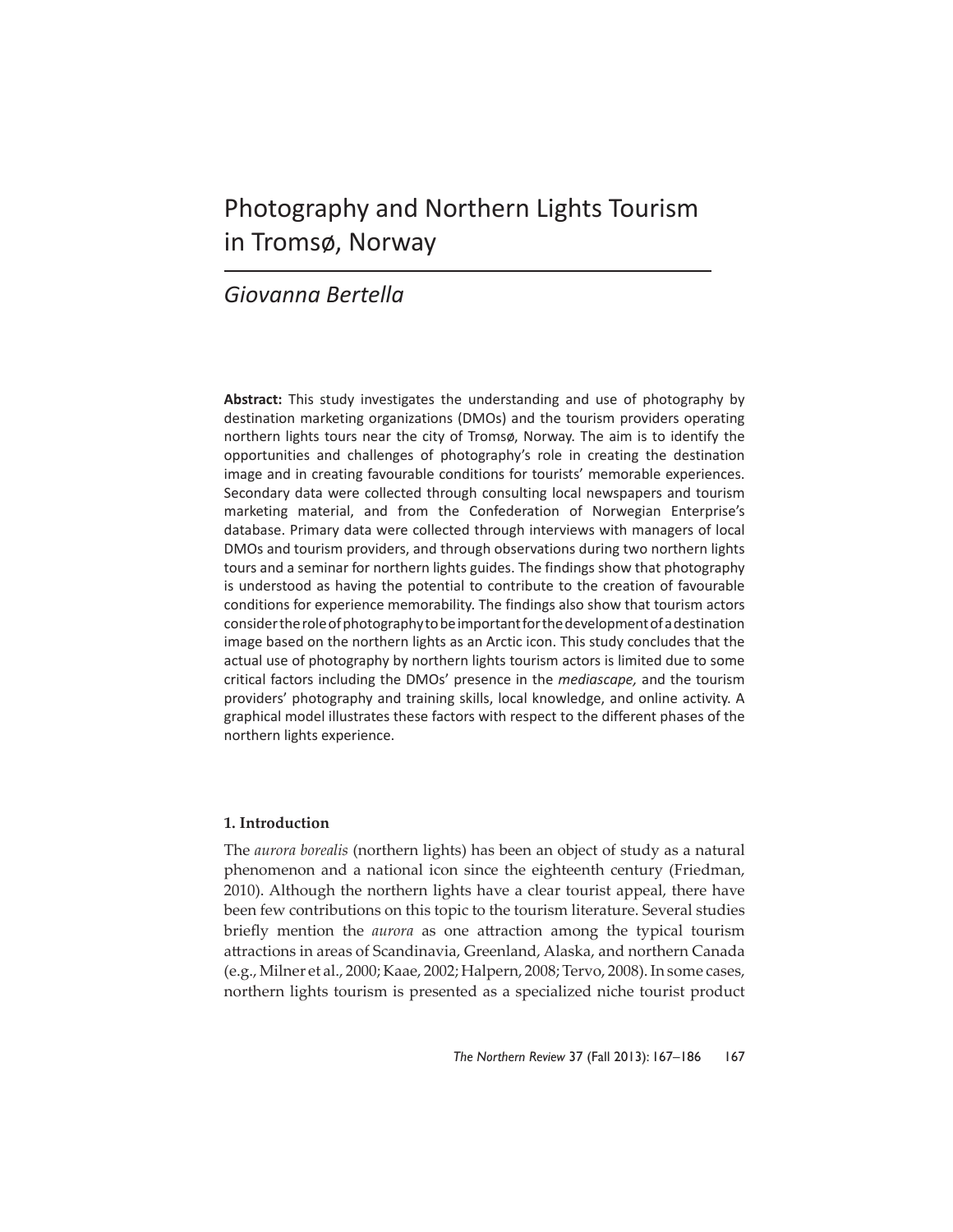(Amoamo and Boyd, 2005; Weaver, 2011). In the European context, it is only recently that the attention of the scholarly community has been directed, sometimes in collaboration with the tourism industry, to the northern lights tourism experience, its meaning, and its strategic development (e.g., Ekeland, 2011; Hifm, 2013).

This study investigates northern lights tourism by focusing on the role of photography in creating favourable conditions for memorable experiences, and in developing an Arctic destination image. The aim is to identify the opportunities and the challenges related to the use of photography. In order to do so, the understanding and use of photography by the destination marketing organizations (DMOs) and the tourism providers operating northern lights tours are investigated. The following questions guided the research:

- How is photography understood and used by tourism actors in the context of northern lights tourism?
- What are the critical factors for exploiting the potential of photography in terms of the tourism experience memorability and the formation of a destination's image?

The selected case study focuses on northern lights tourism in the Tromsø area, in northern Norway. Tromsø is a city located above the Arctic Circle, at 69° latitude, which is in the "northern lights belt"—an oval shaped strip around the North Pole that is particularly favourable for viewing the northern lights due to aurora frequency. Organized northern lights tourism has been present here for approximately two decades, and it had a particularly positive season in 2011-2012. As a result of this recent success, northern lights tourism in Tromsø has started to be on the agenda of the local DMOs.

This article begins with presentation of the theoretical approach adopted in this study and the relevant literature. The approach concerns the northern lights tourism experience as a visual experience. The theoretical framework is based on studies about the role of photography and communication media in relation to the meaning and the memorability of the tourism experience and the formation of destination image. The article then presents the method adopted to investigate the case of Tromsø, followed by the findings and discussion. The findings are also illustrated in a graphical model. The proposed model represents the tourism experience, including the pre-visit and the post-visit phases, and the possible contributions that photography can make in terms of memorability and destination image. The model also outlines the critical factors, and can be adopted to identify possible practical actions.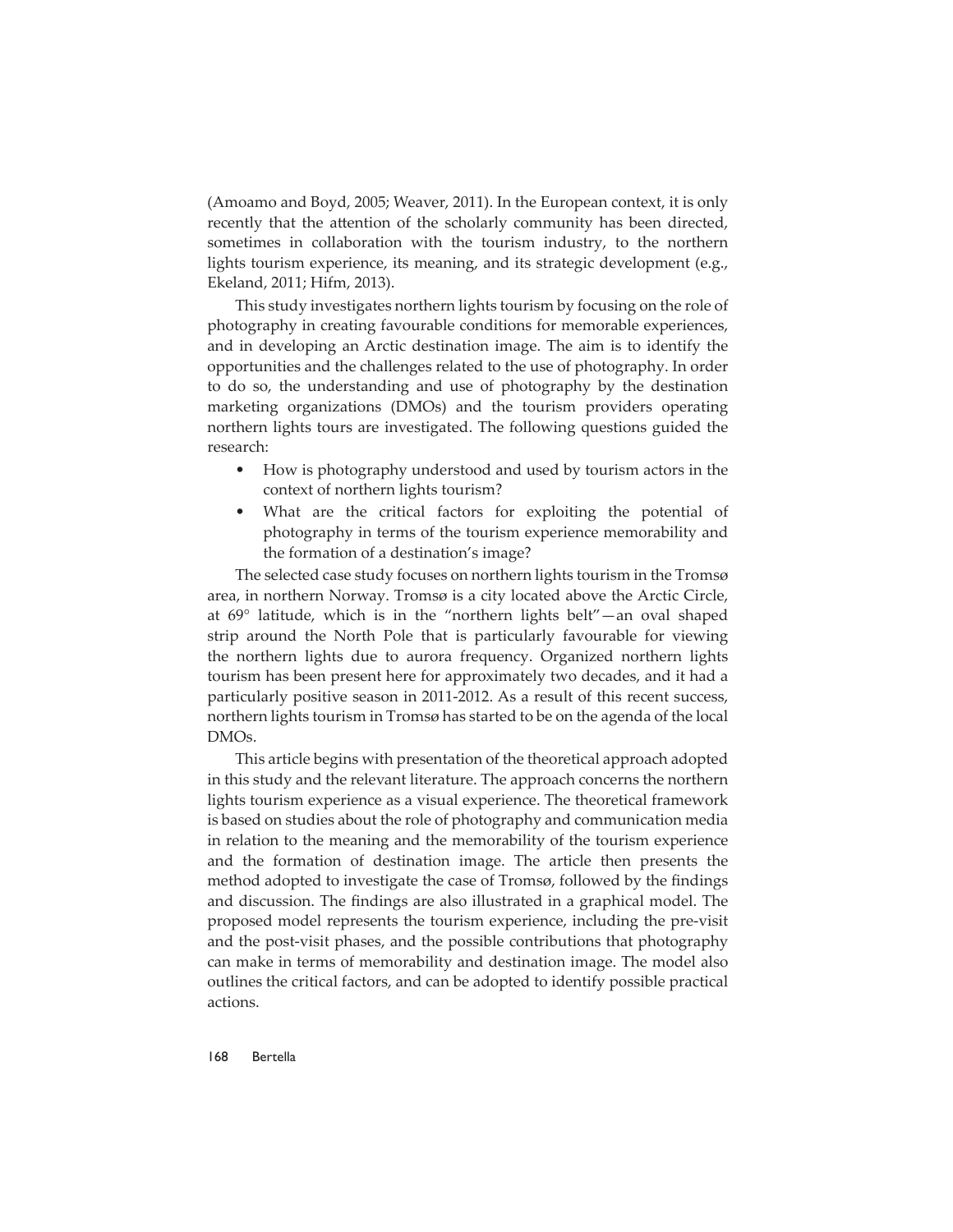#### **2. Theoretical Approach and Framework**

#### **2.1. Northern Lights Tourism as Visual Experiences**

This study is influenced by Urry's conceptualization of tourism as a visual form of consumption (Urry, 1991). Such a conceptualization can be exemplified using the metaphor of the tourist gaze. The term tourist gaze indicates the way tourists look at the world and the way that, ultimately, gives meaning to what they see. Adopting such an approach, the visual aspect of tourism and the visual images of the destinations and the individual attractions are recognized as having a central role in the tourism experience.

Urry's approach has been critiqued by several scholars who argue that it excludes the tourist's intellectual activities, bodily involvement, and the substantial interrelation between the physical and intellectual activities (Veijola and Jokinen, 1994; Crouch, 2000; Perkins and Thorns, 2001; Crouch and Desforges, 2003; Obrador-Pons, 2003; Rakić and Chambers, 2012). Nonetheless, it can be argued that in some cases, such as for this study's focus, an approach that privileges the visual can be particularly suitable.

The form of tourism discussed here is clearly centred on a visual experience—the view of the northern lights. Moreover, this study's focus on photography makes the approach to tourism as a visual consumption particularly appropriate. As observed by Osborne (2000), "the tourist gaze is constructed, experienced and maintained by visual images which remain typically photographic" (p. 83).

In addition to such considerations, today, more than in the past, visual images have a particularly central role in our lives. Due to the ease and accessibility of digital photography, the sources and volume of photographic images have increased enormously together with their "publicness," quality, and quick reproduction and circulation (Franklin, 2001; van House, 2011; Jacobsen and Munar, 2012). Such technological advances have heavily influenced tourism as well as the way photography is and can be used in tourism.

#### **2.2. Photography and Tourism**

According to Crouch and Lübbren (2003), since MacCannel suggested that tourists travel to collect images—both objective and material, as photographs; and subjective and immaterial, as visions—several tourism studies have investigated the role of images in tourism. Some of these studies have focused on photography and, more specifically, on the object of the photographic representation; for example, pictures of people belonging to ethnic minorities (Albers and James, 1988; Garlick, 2002) and family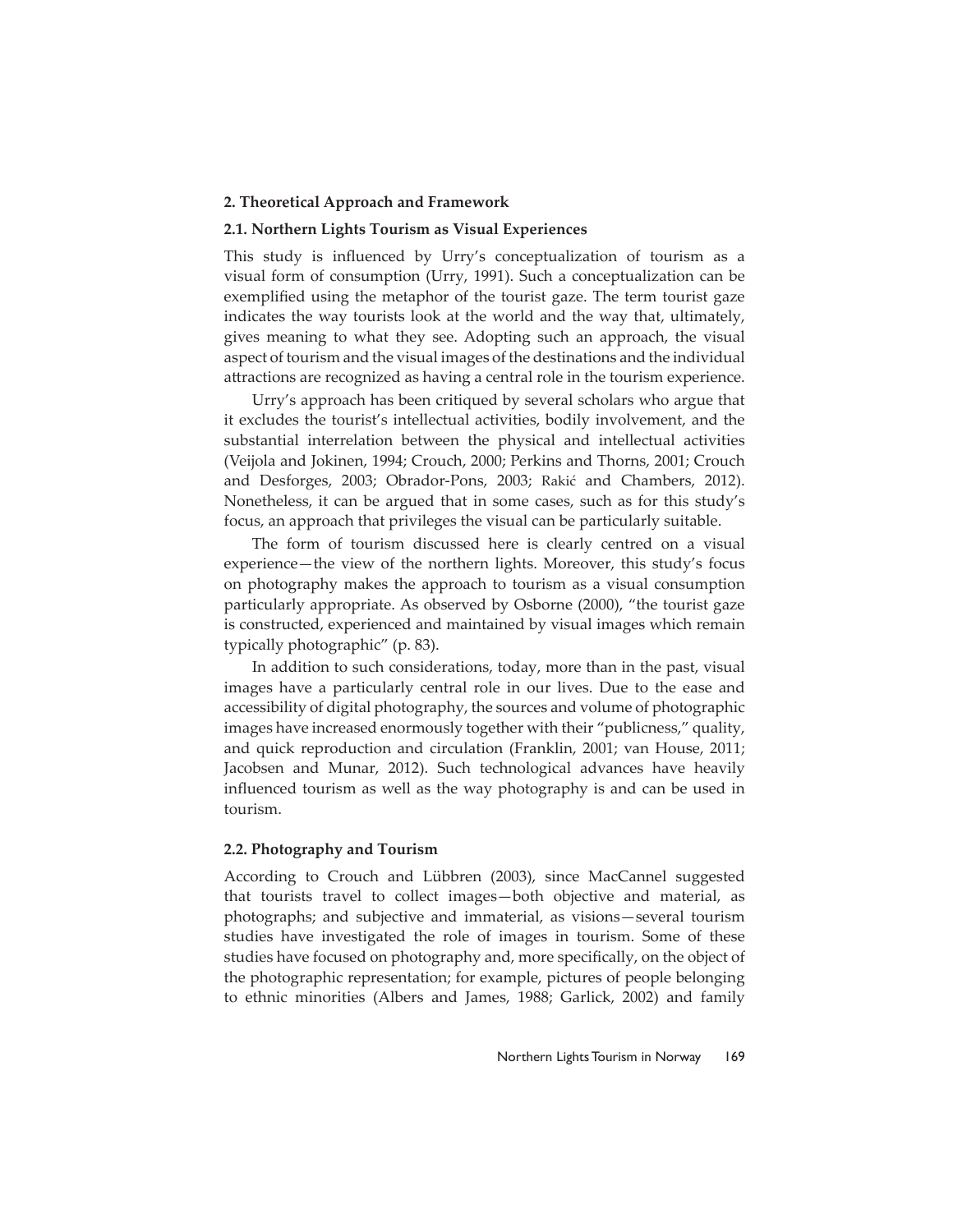portraits (Haldrup and Larsen, 2003). Other studies have focused on the act of taking pictures. One of the most cited studies about photography in tourism concerns the different spatial, temporal, and social dimensions of the phenomenon of taking pictures during nature-based tours (Markwell, 1997).

This study is based on the idea that the photos have an important role in the tourism experience, and also for the formation of a destination image. In accord with Wing Sun Tung and Ritchie (2011), the standpoint of this study is that tourism actors cannot create memorable experiences. What the providers can do is to create the conditions that support and facilitate the individual tourists in the creation of their own memorable experiences. Recognizing and exploiting the potential of photography in the tourism experience can be viewed as a way to create favourable conditions for tourists' memorable experiences. This study recognizes the important role of photos both independently and in relation to storytelling—an element broadly reported in the literature as central for the memorability of a tourist experience (Moscardo, 2010).

In regard to the role that photography can have for a destination's image, this study understands the term destination image as the mental representation of a destination—the sum of beliefs, ideas, and impressions about a destination and its attibutes (Gallarza et al., 2002). Destinationimage formation is viewed as a complex process that involves the tourists' perceptual, cognitive, and affective spheres, and is influenced by personal and external factors (Baloglu and McClearly, 1999). This study is focused on photos as external factors, more specifically as visual information sources that can affect a destination image.

#### **2.2.1. The Role of Photography During the Tourism Experience**

Although recognizing that different types of tourists are characterized by different attitudes and behaviours toward photography, Chalfen (1979) notes that there is a common tendency among tourists to search for predetermined images. Urry (1991) argues that marketing images, for example the ones on tourist brochures, link the representation of the destination to the experiences the tourists live when visiting the destination. In this sense, the images to which the tourists are exposed before their actual visit are anticipatory constructions. Such images are used by the tourists as they begin to understand the destination, and these images set the level of expectations one of the main dimensions of an experience's memorability (Perkins and Thorns, 2001; Wing Sun Tung and Ritchie, 2011). As a consequence, the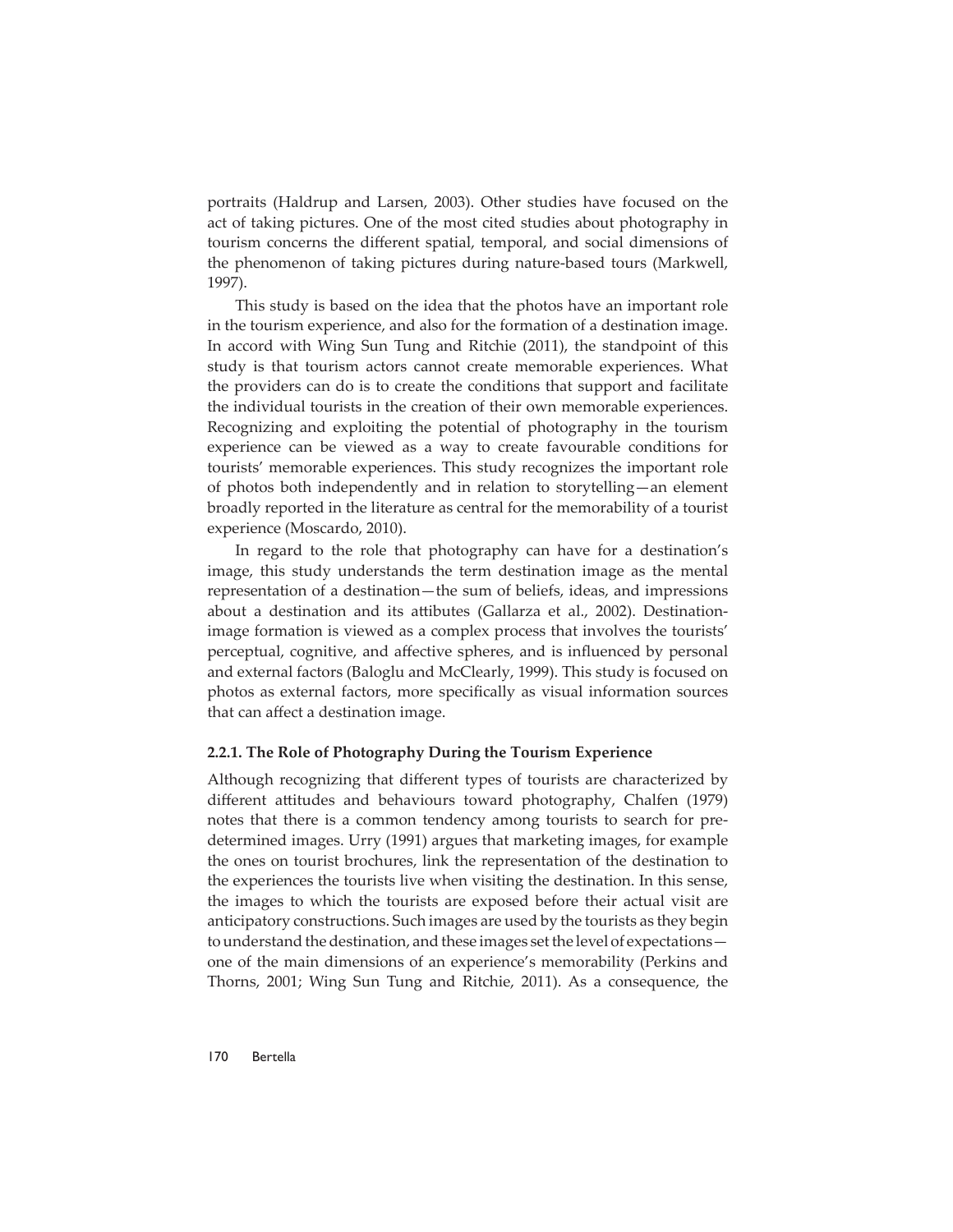activity of sightseeing can be described as an activity of experiencing and making sense of the destination "from page to place" (Moir, 2008: 165).

It has also been noted that tourists understand the images that they see of a destination before visiting as representations of the authentic destination (Moir, 2008). According to this position, and as noted above, tourism can be seen as a search for specific visual images of what is perceived as the authentic destination. Before their holiday, tourists are usually exposed to many images of their chosen destinations and, during their visit, tourists search to re-create this set of photographic images. In this context, the tourist's satisfaction with an experience can be connected to the possibility of taking pictures and, moreover, to returning home with photos that are similar to the images viewed before the actual visit (Albers and James, 1988).

The exposure to the images and the experience of what these represent are clearly interrelated activities. During their visit, the tourists search for those sights they are familiar with and, ultimately, the photographic images become the very item of tourism consumption (Osborne, 2000). Such an observation is particularly relevant in the case of views related to icons of the tourist destination.

In the post-visit phase, once the holiday is over and the tourists return to their ordinary life, images collected through photography, as well as through the acquisition of postcards, posters, and books, are used to demonstrate to themselves and to those the tourists will share their holiday memories with, that they actually were in such places and had experiences worth remembering (Urry, 1991). Such a recollection phase is also central for the memorability of the experience (Wing Sun Tung and Ritchie, 2011). It has been observed that visual images, especially the photographs taken during the tourism experience, can function as a support in the process through which tourists try to make sense of their holiday individually and, in combination with storytelling, together with co-travellers and/or family and friends (Mossberg, 2008). Photos can function, then, as souvenirs as well as mementos: they are used to concretize and remember the tourism experience, giving to it "an air of authority and finality" (Gordon, 1986).

Some studies have outlined the importance of visual images in the promotion of a tourist destination (Bojanic, 1991; Özdemir, 2010; Vespestad, 2010). Such studies highlight the power of visual images in tourism, especially iconic images, and their possible exploitation by marketers. Based on her study about the iconic images of Australia, and on a previously developed model, Jenkins (2003) proposes a model that describes what she calls a "circle of representation."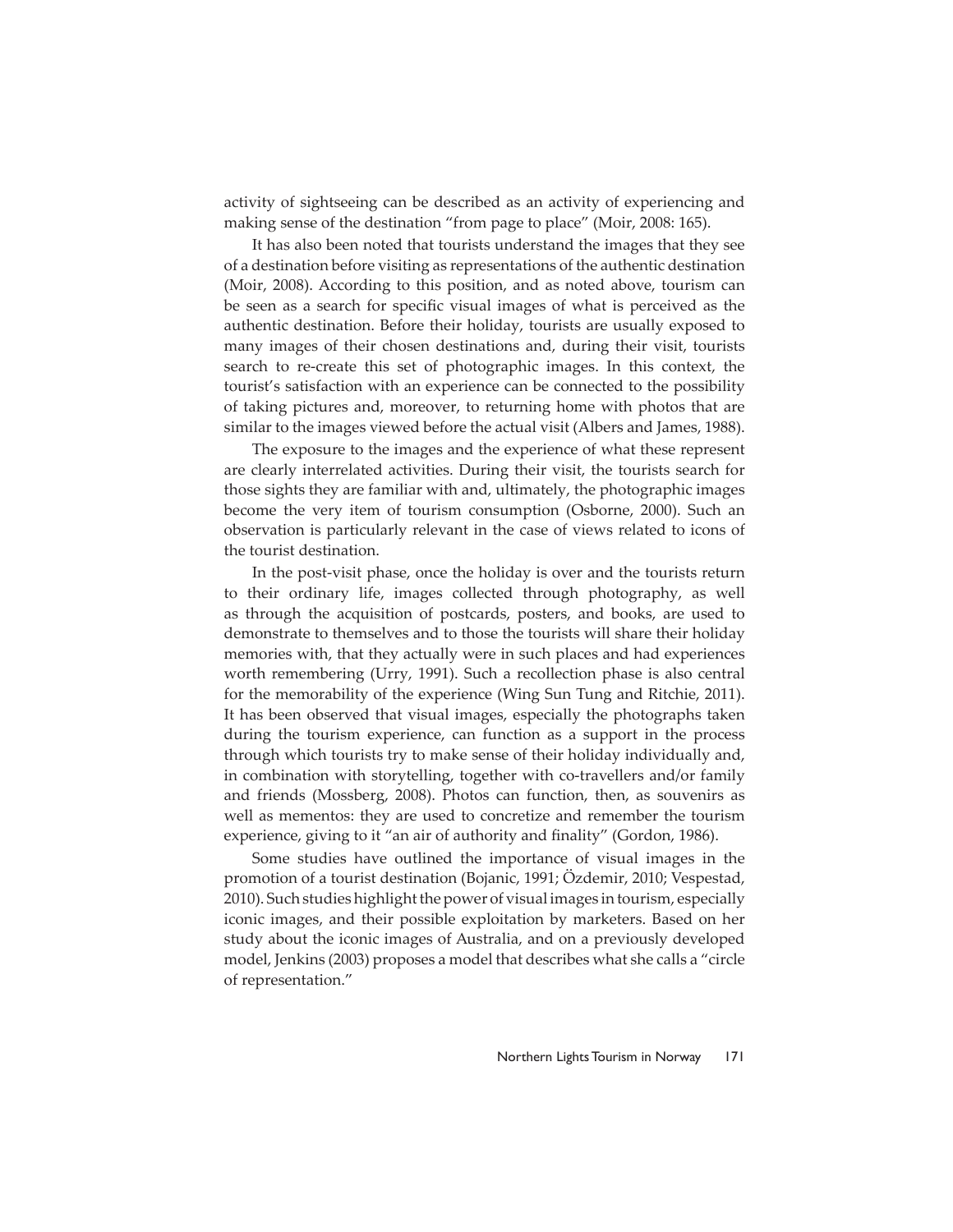

Figure 1. The circle of representation. Adapted from Jenkins (2003).

As presented in figure 1, the visual images of a destination's icon are available in society and are perceived by the individual tourists before the actual holiday. When the icon is visited, photographs are taken and then diffused. Such a process is like a spiral that is constantly fed by new images, distributed by both tourists and marketers, that further contribute to shaping the destination image.

#### **2.3. New Technologies in Photography and Communication Media**

The use of new technologies, in particular digital photography and social media, are relevant for a study of northern lights tourism. There has been a proliferation of images in recent years, and such images are only in part produced and diffused by the tourism actors. Using the terminology adopted by Gartner (1993), different agents that produce and diffuse images can be identified: overt and covert induced agents, autonomous agents, and solicited and unsolicited organic agents. The model proposed by Jenkins (2003) and described in figure 1 can now, in 2013, be thought of as an outward spiral fed by numerous digital images produced by many different sources and broadly diffused on the Internet, especially through social media.

As observed by Jansson (2002), Urry had already noted at the beginning of the 1990s that tourism has become image-intensive and more customergoverned than before. The result is a strict connection between the tourist gaze and the consumption of mediated visual images. In this context, the concept of mediascape can be applied. A mediascape is a mediated text that contributes to the creation and diffusion of several visions of the world. As clarified by Jenkins (2003), mediated texts include several types of supports that represent the world, including photographic images. In this study, the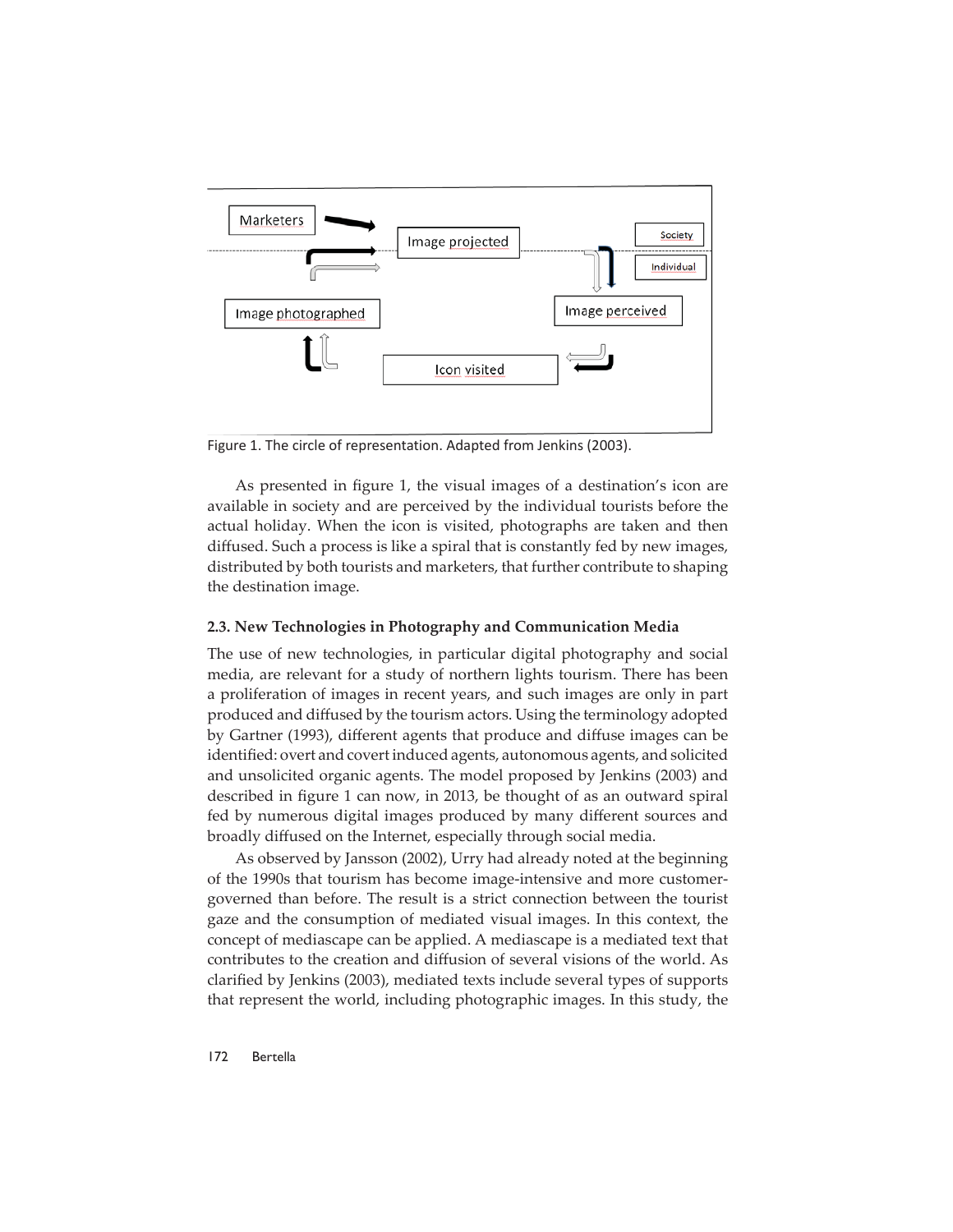mediascape is understood as a platform where several images of the reality in this case the *aurora borealis* as an observable phenomenon—are available, with no clear distinction about their source and authenticity. In regard to the different sources, it can be said that induced overt agents (the DMOs) do not have any particular monopoly over the information that circulates. In regard to the authenticity of the diffused images, Jansson (2002) comments: "in contemporary society it has become increasingly difficult to separate 'representations' from 'reality'" (p. 432). As a result, it can be said that the photos of tourism destinations and tourist attractions tend to become the originals against which the real experiences are measured. Wang (1999) refers to this form of authenticity as symbolic and it has clear implications for the two dimensions of memorability identified by Wing Sun Tung and Ritchie (2011) and mentioned above—i.e., expectations and recollection.

New technologies can also have an important role in shaping the tourism experience as an extraordinary experience limited in time and space, separated and in contrast with "everydayness" (Jansson, 2007; Volo, 2009). This aspect can be indicated using the term encapsulation—i.e., the mutual process through which the tourist and the tourism provider follow a sort of script in order to satisfy the tourist's "desire for spatial separatednesss and liminality" (Jansson, 2007: 9). In this sense, photography applied to particularly spectacular natural phenomena can turn a tourism experience into something not only memorable but also extraordinary. From the perspective of the tourist, the act of taking pictures of the northern lights, or posing for them, or being present when such pictures are taken, can be seen as the core of the tourism experience.

#### **3. Method**

The following five features guided this study and the findings:

- The use of photos in tourism promotion: To what extent, and how, are photos of the northern lights used by tourism actors in advertising their product?
- The source of the photos: Who takes the photos of northern lights used by the tourism actors?
- The use of the photos during the tourism experience: To what extent, and how, does photography enter the northern lights tourism experience?
- The use of the photos after the tourism experience: To what extent, and how, are northern lights photos used by tourism actors in the post-visit phase?
- The role of the photos according to the tourism actors.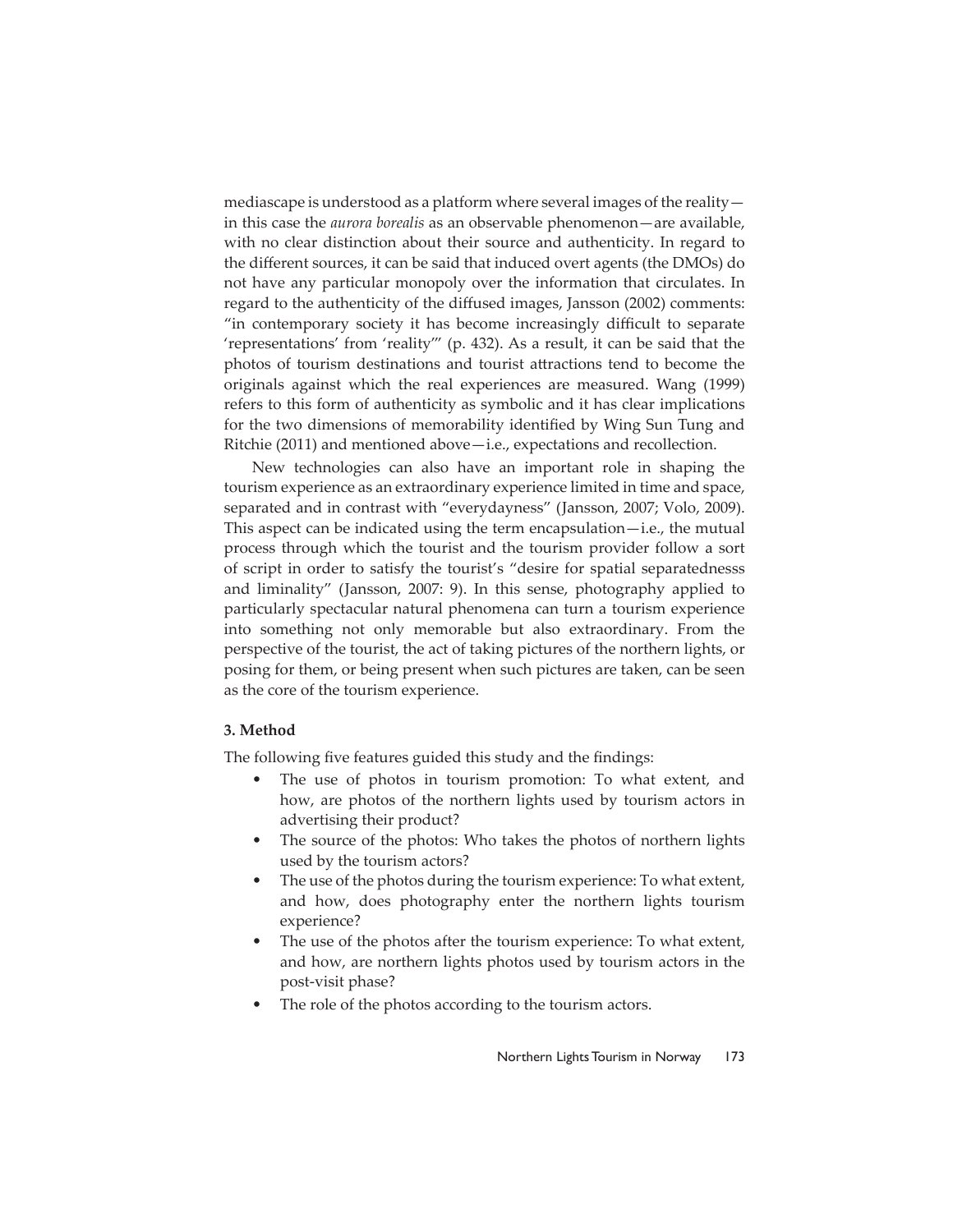The case of northern lights in Tromsø was investigated through the collection of secondary and primary data during the period between February 2012 and May 2012. Secondary data were collected through consulting local newspapers, Tromsø marketing material, and statistics generated by the Confederation of Norwegian Enterprise (NHO). The secondary data were collected mainly on the first research question—the actual use of the photos in tourism promotion—in order to gain a general understanding of the northern lights tourism in the selected area.

Primary data were collected through interviews and observations (table 1). Three semi-structured interviews were conducted with managers from the local DMOs. One interview was conducted with a manager of Visit Tromsø, the tourist destination marketing organization of Tromsø, and the others with a manager and the coordinator in charge of the visual communication of Northern Norway Hospitality (NordNorsk Reiseliv).

In selecting respondents for interviews with the providers of northern lights tourism products, the focus was on the ten local providers offering northern lights chase tours, which are sightseeing tours on small or big buses (in one case a boat) between late afternoon and early morning. In total, seven people were willing to be interviewed. Five of these were managers of oneperson firms, who also worked as guides and drivers.

Three observations were performed. Two observations were conducted while participating on northern lights chase tours—with one of the most experienced northern lights chase tours providers, and with the biggest local tourism tour. The aim of the observations was to gain first-hand experience of northern lights tours, observing the activity of tourists taking pictures. The third observation was performed while participating in a "Northern Lights Guide Course" seminar organized by Profitable Winter Experiences (Lønsomme Vinteropplevelse, LV), a regional project for the development of winter tourism. This observation was performed in order to investigate whether and how tourist photography was considered part of the guide course.

The interviews were based on an interview script, recorded with a dictaphone, and transcribed. The topics discussed during the interviews concerned three main issues: the recent development of northern lights tourism in the local area, the use of pictures in the DMOs' and the firm's promotional activities, and the activity of taking pictures during the tours. Observations were recorded in the form of notes, just after the observations in the case of the northern light chase tours, and during the observation in the case of the Northern Lights Guide Course.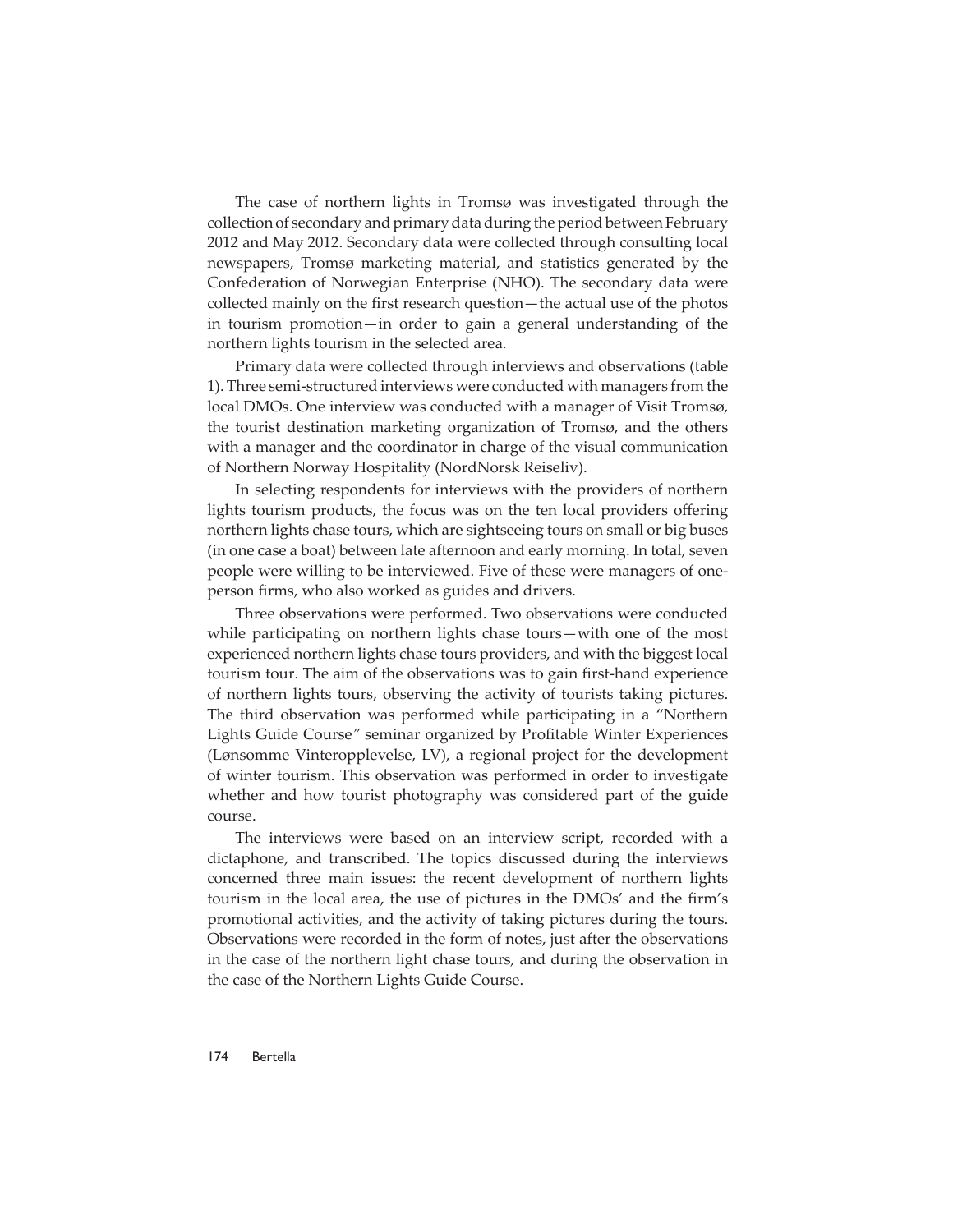Table 1. Interview respondents and observations

| <b>Interviews</b>                             |                            |                                          |
|-----------------------------------------------|----------------------------|------------------------------------------|
| Organization                                  | Role                       | Number of respondents or<br>observations |
| Tourism providers                             | manager and guide          |                                          |
|                                               | manager, driver, and guide | 5                                        |
|                                               | guide                      |                                          |
| <b>Destination Marketing</b><br>Organizations | manager                    | 3                                        |
| Observations                                  |                            |                                          |
| Northern lights tours                         |                            | 2                                        |
| Tourism providers'<br>meeting                 |                            | 1                                        |

# **4. Findings**

Tourism actors operating in Tromsø have made use of the region's frequent northern lights to entice tourists for approximately two decades, but only recently have more efforts been directed toward their exploitation in order to market Tromsø as an attractive and unique winter destination. As reported by all the respondents during the interviews, two events resulting in international attention on the region have been determinative in increasing those efforts since 2008. The first was a statement by NASA (the US National Aeronautics and Space Administration) about the particularly active northern lights season, followed by their online "Astronomy Picture of the Day" on December 5, 2011, which was a beautiful image of the northern lights in northern Norway (NASA, 2011). The second event was a 2007 documentary filmed by the British Broadcasting Corporation (BBC) entitled "In the Land of the Northern Lights," which was broadcast on British television for the first time in 2008 (Visit Norway, 2013).

NASA's statement and the BBC documentary have directed much attention to northern Norway as a tourist destination and, possibly as a consequence of this, the international press has identified the area as among the best places to view the northern lights. Tromsø has been reported to be the most easily accessible European city that can be used as a base for northern lights tours (CNN Travel, 2012).

An increase in the number of Tromsø hotel stays, and the relative revenue, were documented by the Confederation of Norwegian Enterprises in the winter season 2011-2012. The local press and several of the respondents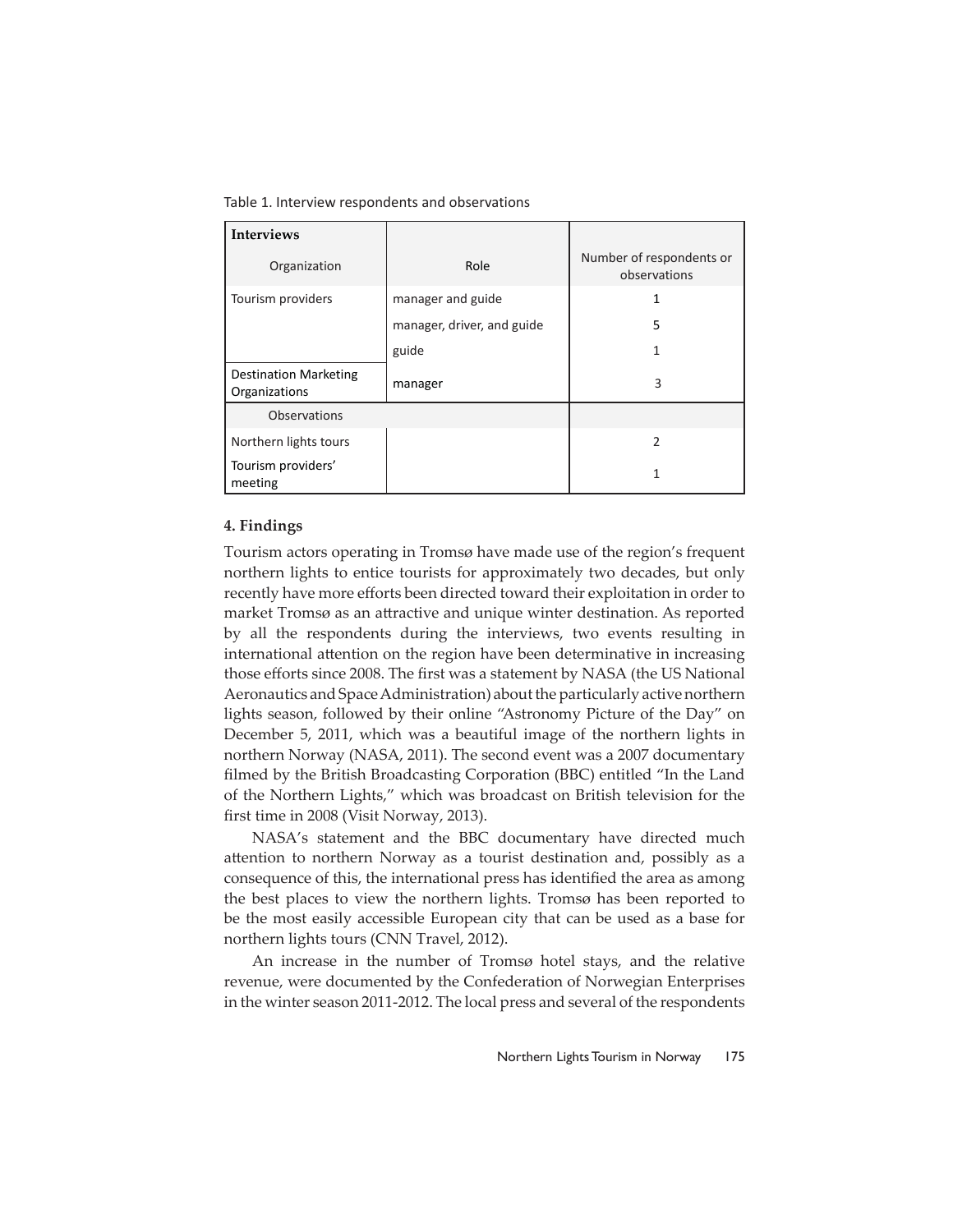commented on this as clearly related to the increased interest in the northern lights.

#### **4.1. The Use of Photos in Tourism Promotion**

The catalogue of Northern Norway Hospitality has a two-page photograph of the northern lights in the chapter dedicated to Troms, the municipality of Tromsø. In addition, an entire section of its website is dedicated to the northern lights, with text and pictures including a gallery with several full-screen images of the northern lights. Visit Tromsø uses a photo of the northern lights for both of its 2011-2012 tourist brochures—one is dedicated to the local tourist activities and the other to the town. Several pictures are also used on the Visit Tromsø website, on the home page as well as on the pages where the individual tourism providers are listed. These images are chosen by the individual providers and, in addition to their use through Visit Tromsø, the images are used, together with similar ones, on their business websites.

Many tourism providers use photos of the northern lights. Some of these actors offer products strictly related to northern lights, such as northern lights chase tours, while others offer products less related or not related at all to the northern lights, such as cruises, sport trips in nature, or accommodation.

Photos of the northern lights are broadly used by the local DMOs as well as by the individual tourism providers. The majority of these images are digital and published on the Internet—on the tourism actor's websites and, in some cases, on their Facebook page.

#### **4.2. The Sources of Photos**

The pictures used by the DMOs are taken by professional photographers and, in some cases, by some of the organizations' employees who are amateur photographers. In the case of the DMO websites, some pictures are taken by the tourism providers who list their products there.

The pictures that individual tourism providers use on their websites and Facebook pages are, in the vast majority of the cases, taken by the guides themselves. Respondents reported that tourists had occasionally sent their own photographs to their northern lights guide, and the manager had decided to publish them on the Internet.

Thus, there are several sources of the pictures that tourism actors use in their advertising. Such variation is evident from the quality of the pictures for example, with respect to light contrast, composition, and resolution. The interviews revealed that it is only in a few cases where a considerable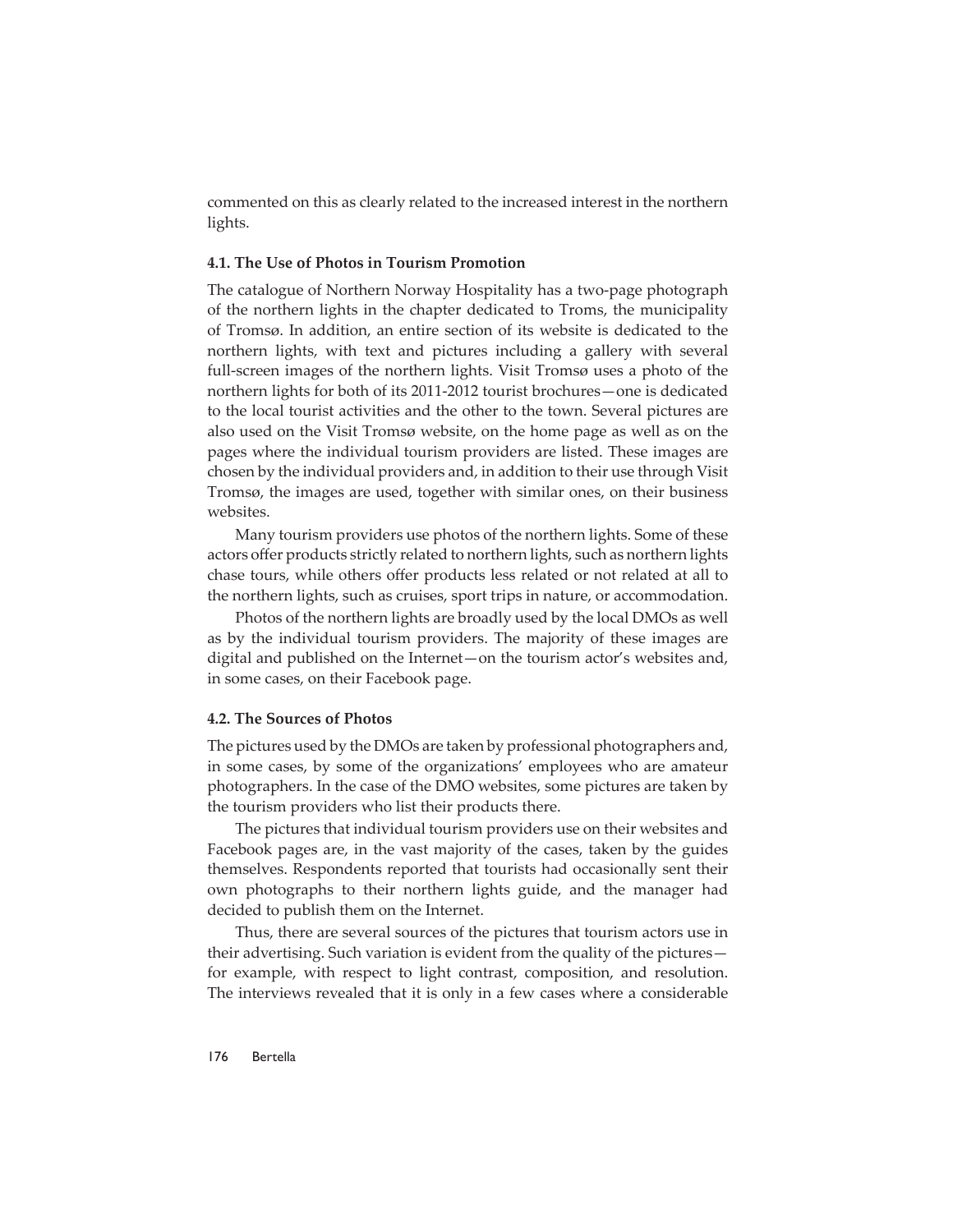amount of time has been spent by the providers on technically improving the images before posting online.

#### **4.3. Use of Photos During the Tourism Experience**

Two providers have a clear emphasis on photography. One of them offers photography workshops and is not exclusively focused on the northern lights. The other provider is one of the local pioneers of northern lights tourism. He has eleven years of experience as a northern lights guide. In 2007 he was employed as a guide during filming of the BBC documentary and, according to him, he is now known locally as *the* northern lights hunter and photographer. His guided tours are profiled as "chase tours" with the goal of finding the best conditions for tourists to take good pictures of the northern lights with the assistance of a professional northern lights photographer.

The interviews and the observations show that there is considerable interest among tourists in taking pictures of northern lights. As a result, the vast majority of northern lights providers have started to include some technical assistance for tourists, with the competence and skills of the guides varying widely. In one case, the provider has become particularly interested in photography and has considerably developed his own photography skills. In another case, the provider offers a new photography service that takes landscape pictures and portraits of individuals or groups with the northern lights in the background. This service is very appreciated by the tourists, as respondents observed during the interviews. This portraits service was developed through the collaboration of an artist and a tourist company and is a particularly innovative product, unique in the local area. Such a collaboration has been particularly positive for the artist (who has recently established his own firm in order to sell the pictures taken by him and the other guides from the same company), for the other guides who have developed their own photographic skills, and also for the company that can attract tourists by offering the opportunity to buy high-quality photos taken during the tours.

Although the value of photography is recognized by all the tourism providers, the extent to which it enters the tourism experience is quite limited in most of the cases. Four providers actively use photography as an important part of the experience they offer. In the other cases, photography is used during the experience only as an additional product, the quality of which depends on the tourists' competence and skills.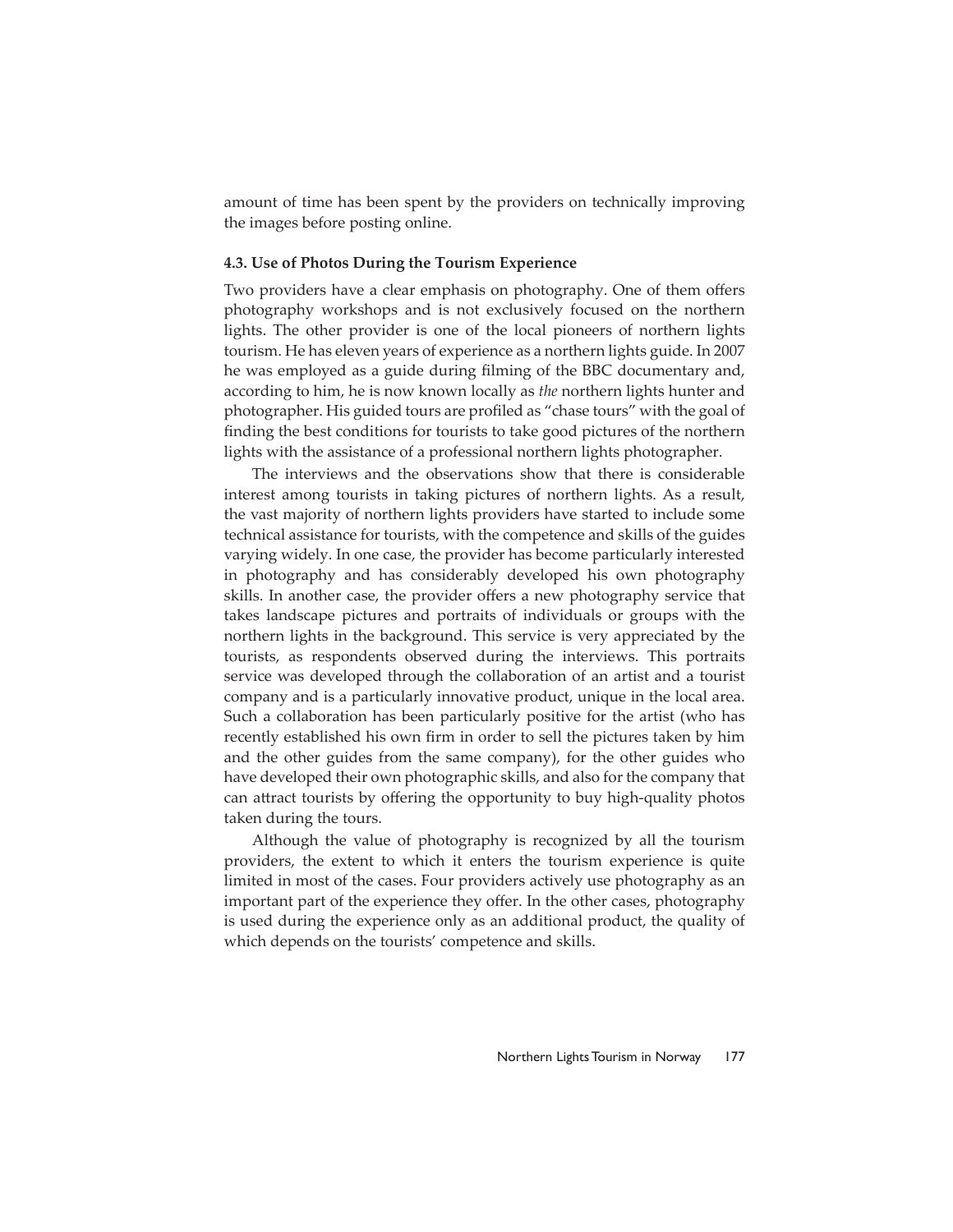#### **4.4. The Use of Photos After the Tourism Experience**

The collaboration between the artist and the tour company mentioned above differs considerably from all the other cases because of the separate company that is dedicated to the online publication and sale of the pictures. As a result, and also because of active Facebook use, this tour company makes a large use of pictures in the post-visit phase. During the interview, the artist, who also works as a guide, showed a particular concern about the post-visit phase. He wondered how the tourists use these pictures; that is, to what extent do they print and hang them on a wall at home or work, share online through email and social media, or use them as screensavers on their computers.

The interviews revealed that the other three tourism providers who have included photography as an important part of their product are also relatively active in using the pictures in the post-visit phase. Two providers use their pictures of the northern lights (whether taken during tours or privately) to document the tours and advertise on websites and Facebook pages. In addition, such pictures are offered for sale online. A third provider acts similarly and is very active on Facebook, with relatively frequent posts and photos of his tours.

#### **4.5. The Role of Photos According to the Tourism Actors**

The data from interviews with the three respondents from Visit Tromsø and Northern Norway Hospitality show that the use of northern lights pictures is considered very important for the promotion of Tromsø as a tourism destination. One of the respondents from Northern Norway Hospitality commented how the broad diffusion of such pictures through social media could have been one of the elements that contributed to the recent success of northern lights tourism. The respondent reflected on the possibility that the phenomenon of northern lights tourism could have been largely influenced by the diffusion of relatively high-quality pictures through social media and other sources. He also added that, in his opinion, social media is the most relevant and two kinds of pictures can be the most influential to promote the northern light tourism: the ones representing the northern lights and tourists, and the pictures published by the tourists. In his view, the first type of pictures can be seen as unique souvenirs of extraordinary experiences, while the second type of pictures are characterized by a high degree of reliability and credibility.

The empirical data shows that the vast majority of the tourism providers intend that northern lights pictures, particularly those taken during the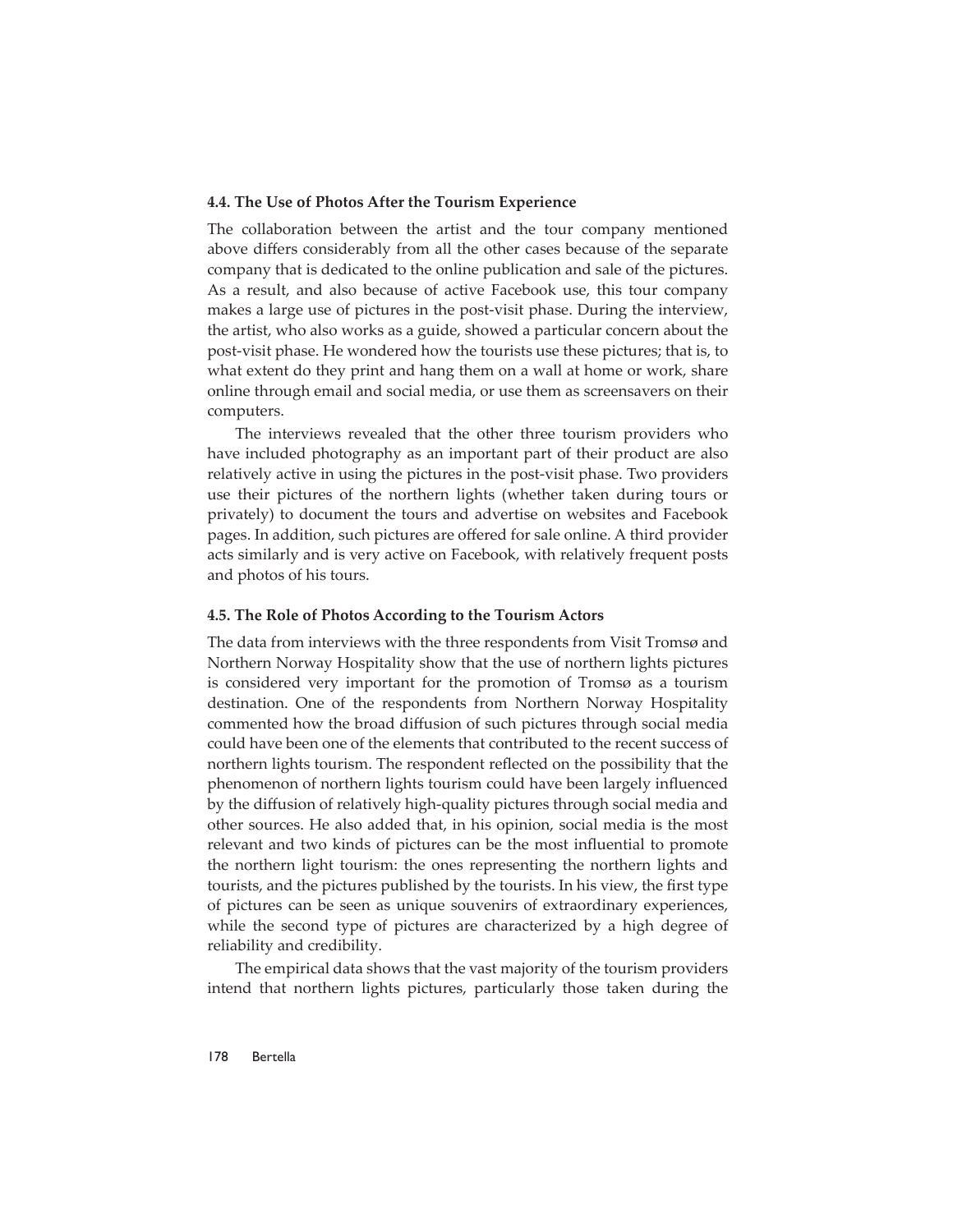visit, play an important role in the tourism experience. Representative in this sense is the comment by one of the providers who compared taking portraits of tourists with the northern lights in the background to "bringing the northern lights down from the sky, making it accessible (to the tourists)." He suggested that when the tourists return back home from their holidays and look at these pictures they probably feel "privileged to have had such a magical experience." This aspect was also mentioned by one of the tourism actors who is a photographer. He said that he considers the pictures taken during the tours as a kind of support to help the tourists reflect upon and make sense of their memories of the experience.

Some providers also find that the photos can be an effective way to create positive word-of-mouth marketing and contribute to promoting Tromsø as an attractive winter destination. In this context, the online diffusion of the pictures by the tourists was indicated as particularly important.

The recognized importance of northern lights photos taken during a tourist's visit was discussed during the "Northern Lights Guide Course." Several of the actors present expressed concern about their limited photography skills, and agreed on the need to develop some basic skills through a workshop before the next tourist season. This was indicated as very important in order to offer technical support to tourists who want to take pictures of the northern lights.

One provider commented on the role of northern lights photos in regard to realistically representing the phenomenon. According to him, the images, especially those published and circulated online, should not be altered too much, such as showing colours that are not visible with the naked eye. As he said: "the exaggerated use of Photoshop can create great pictures and very unrealistic expectations."

#### **5. Discussion**

Several of the tourism actors understand that the northern lights pictures that they distribute, as well as those circulated by the tourists through the different media, can be seen as "promises" relative to the northern lights experience and the experience of visiting an Arctic destination, and also as standards to which their own experience will be compared. In their work about the memorability of tourism experiences, Wing Sun Tung and Ritchie (2011) underline the importance of delivering promises that are realistic and setting standards that are achievable. Many of the tourism actors interviewed indicated they have reflected on this issue, particularly on the aspects concerning the different sources of the photos, their potentially broad diffusion, and their varying quality.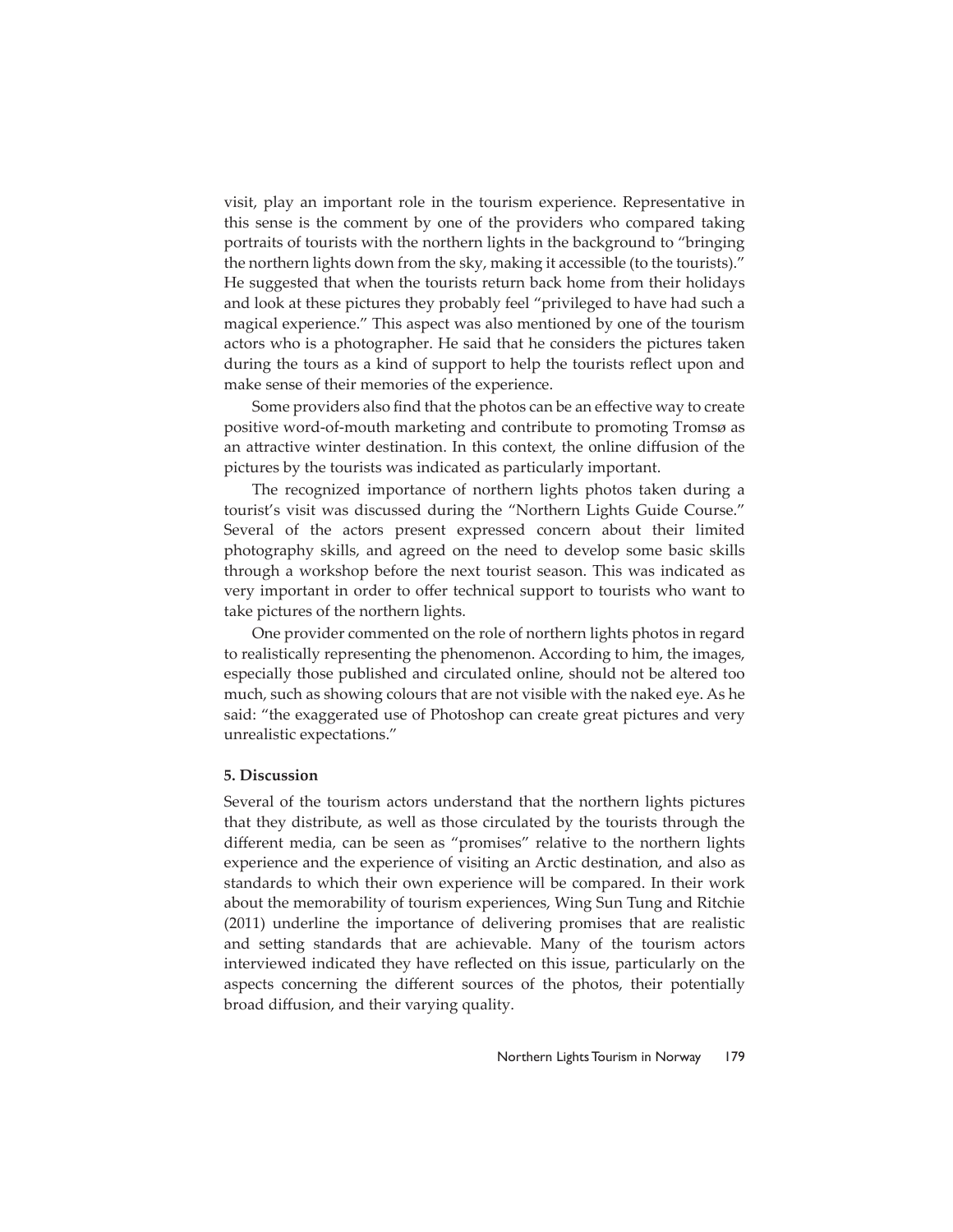The tourism actors recognize the existence of different sources of photos of the northern lights. Using the classification presented by Gartner (1993), the image sources explicitly reported by the tourism actors as influential are: overt induced agents (DMOs), organic agents (tourists who actually visited the destination), unsolicited organic agents (tourists not known personally), covert induced agents (tourism journalists), and autonomous agents (documentary journalists and scientists). The presence and influence of so many different agents is particularly important in relation to the destination image formation process (Jenkins, 2003) and the concept of mediascape (Jansson, 2002). As a result, the DMOs do not have any monopoly over the images that contribute to the destination image formation.

The data show that the source of photos reported by tourism actors to be the origin of northern lights tourism success are foreign documentary journalists and scientists from outside Norway (autonomous agents). In addition, all the interviewed actors identify the tourists (organic agents) as the most relevant sources in terms of symbolic authenticity (Wang, 1999). The tourism actors explained that when potential tourists view pictures taken by other tourists who have already visited the destination, they tend to believe that such pictures are not manipulated and represent the northern lights as they could be viewed and captured with their own camera if they visit the same destination.

As presented in the previous section, several of the tourism providers are starting to offer, or have the intention of offering in the near future, more competent assistance to tourists who want to take pictures of the northern lights. The willingess to help tourists take good photos is consistent with the point Osborne (2000) makes with respect to the act of taking photos, and the photos themselves, as the very items of tourism consumption.

The data also show that some tourism providers manage to take good pictures during the tours, and in one case such pictures are personalized in the form of portraits that can contribute to profiling the northern lights experience as a particularly important episode in the tourist's life (Gordon, 1986; Haldrup and Larsen, 2003). Such portraits can also contribute to making explicit the extraordinary profile of the northern lights experience as an encapsulated experience (Jansson, 2007).

The Internet is recognized as the main arena for the distribution of pictures taken by the tourism actors. The data also show that while several tourism actors use online media for their diffusion, few are very active in this regard, and none of them seem to have a clear strategy about it. Using the concept of mediascape (Jansson, 2002), it can be noted that the mediascape relative to the northern lights experience is perceived as a chaotic place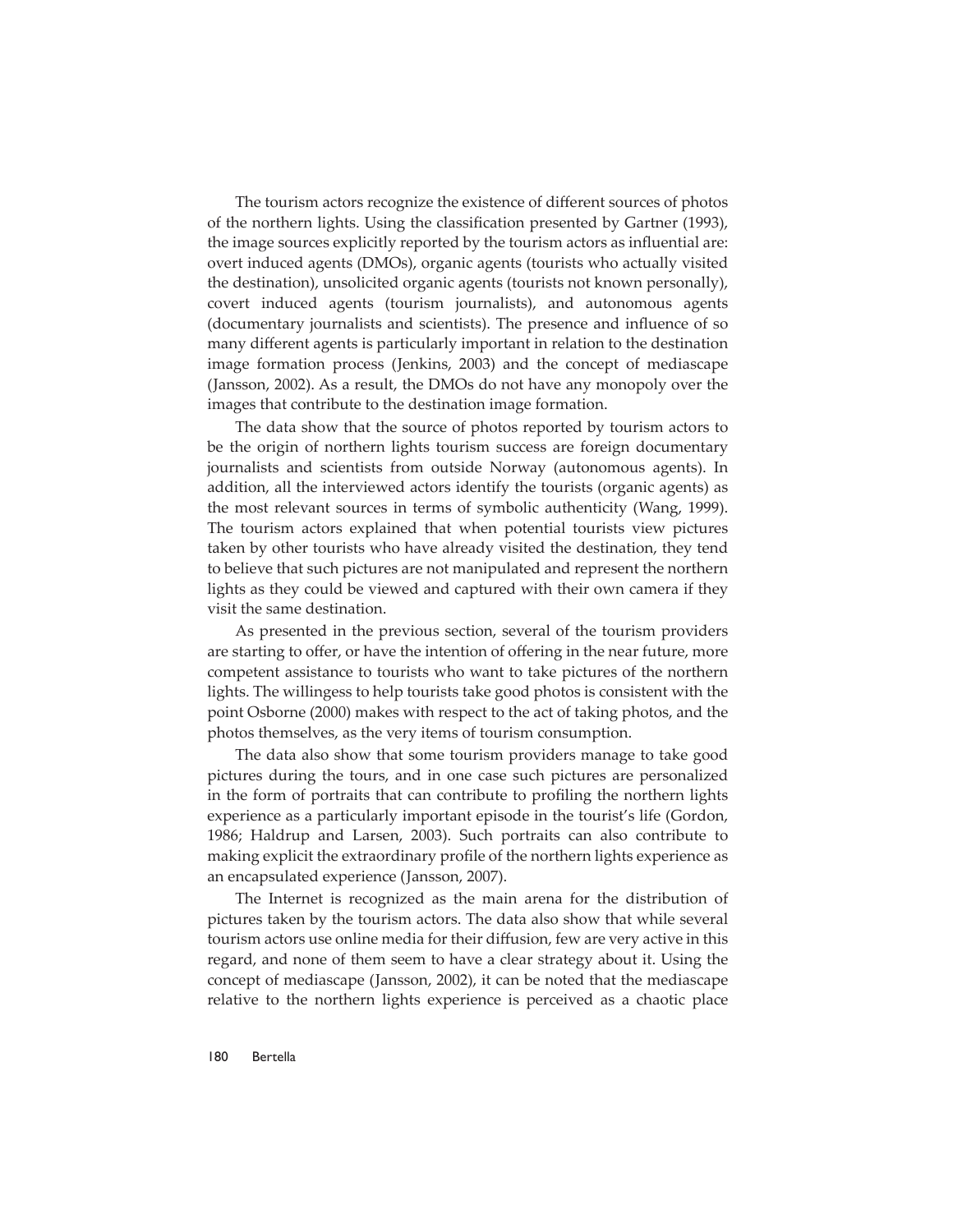where mental images are created as a result of a myriad of visual images of the aurora.

Another relevant aspect concerns the quality of the northern lights pictures. Only a few providers usually invest time processing the pictures before publication on the Internet. In addition, only one actor commented about the quality of the pictures in the context of the risk of distributing pictures that can be so manipulated so as to promise unachievable results. The latter aspect can have negative effects because, as mentioned before, unachievable promises lead to unrealistic expectations, and to unsatisfactory experiences—in general and, as noted by Moir (2008) and Albers and James (1988), also in relation to the possibility for tourists to take pictures similar to the ones they have been exposed to in the pre-visit phase.

The role of the pictures as souvenirs and mementos is clearly related to the dimension of recollection, identified by Wing Sun Tung and Ritchie (2011) as particularly relevant for memorable experiences. This was commented on by several actors. There is a general understanding of the pictures taken during the tours as artifacts that support and encourage the tourists' recollection process. At the same time, activities like this with the objective of creating unique souvenirs, such as, for example, high-quality portraits of tourists with the northern lights in the background, are limited. In general, the post-experience phase is quite neglected by several providers.

#### **5.1. Model**

The model illustrated in figure 2 is developed based on the discussion presented above and on the model of the circle of representations presented in figure 1. The model can be used as a managerial tool for identifying practical actions that can be considered regarding different phases of the tourism experience.

The model illustrates the different phases of the tourism experience and presents the critical factors concerning the role of photography. The visit and the post-visit phases are divided in two (visit phase 1 and 2, post-visit phase 1 and 2). The arrows indicate that the process can be seen as continuously fed by new images. The model includes general considerations that describe each phase. These considerations might apply to other forms of tourism where the visual plays an important role. Comments specifically related to the Tromsø case are also reported (marked with "NLT"), and critical factors and some practical possible actions are indicated.

The mediascape is identified as the main arena where visual images from different sources contribute to the formation of expectations and the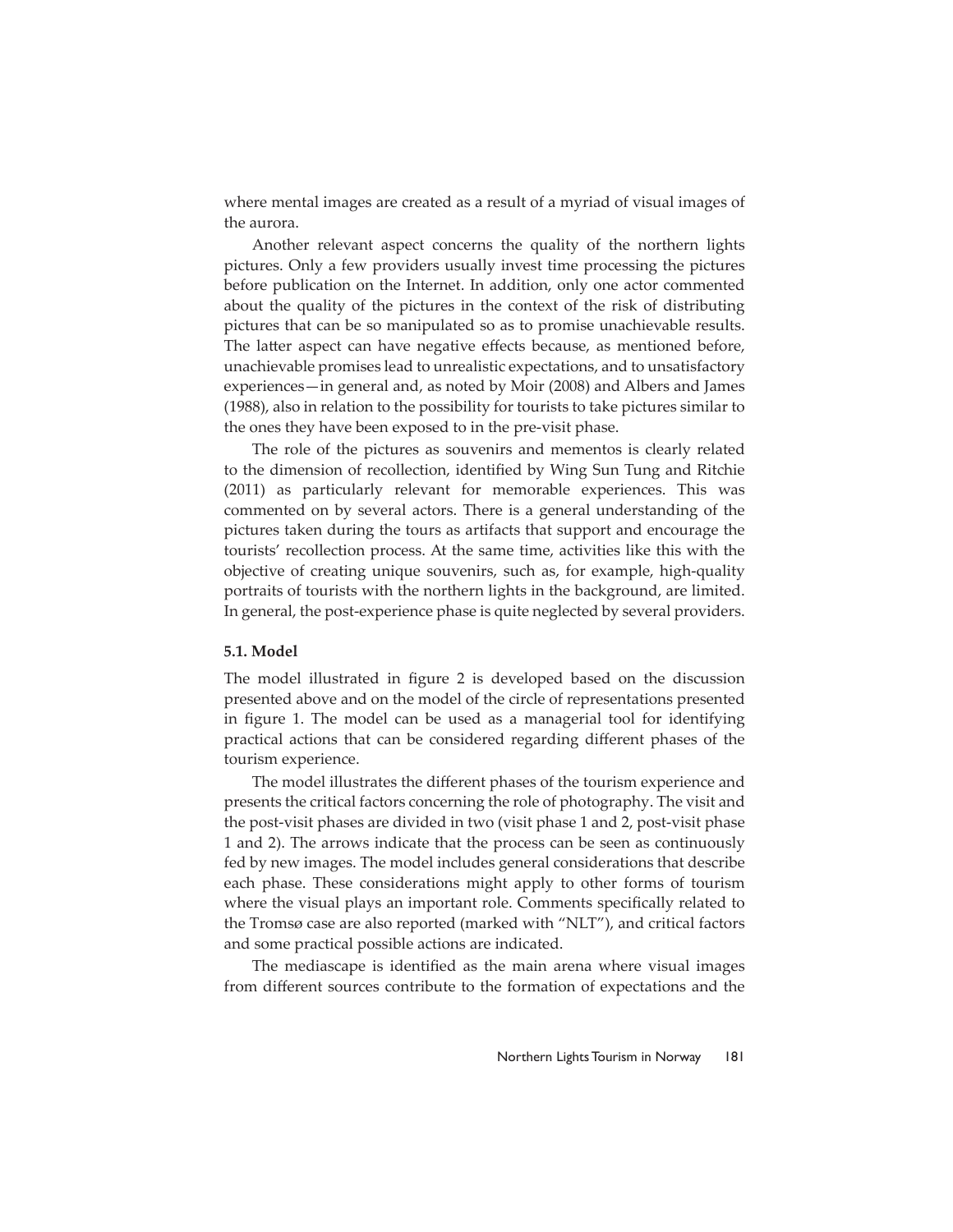destination image. Two agents are identified as particularly influential in the mediascape: autonomous and organic agents. To stress the contribution that the tourists as organic agents have in the formation of the expectations and the destination image, the reading of the model starts from the post-visit phase that is represented as an integrated part of the mediascape.



Figure 2. The circle of representation revisited on the basis of the Tromsø case study. "NLT" = Northern Lights Tourism.

182 Bertella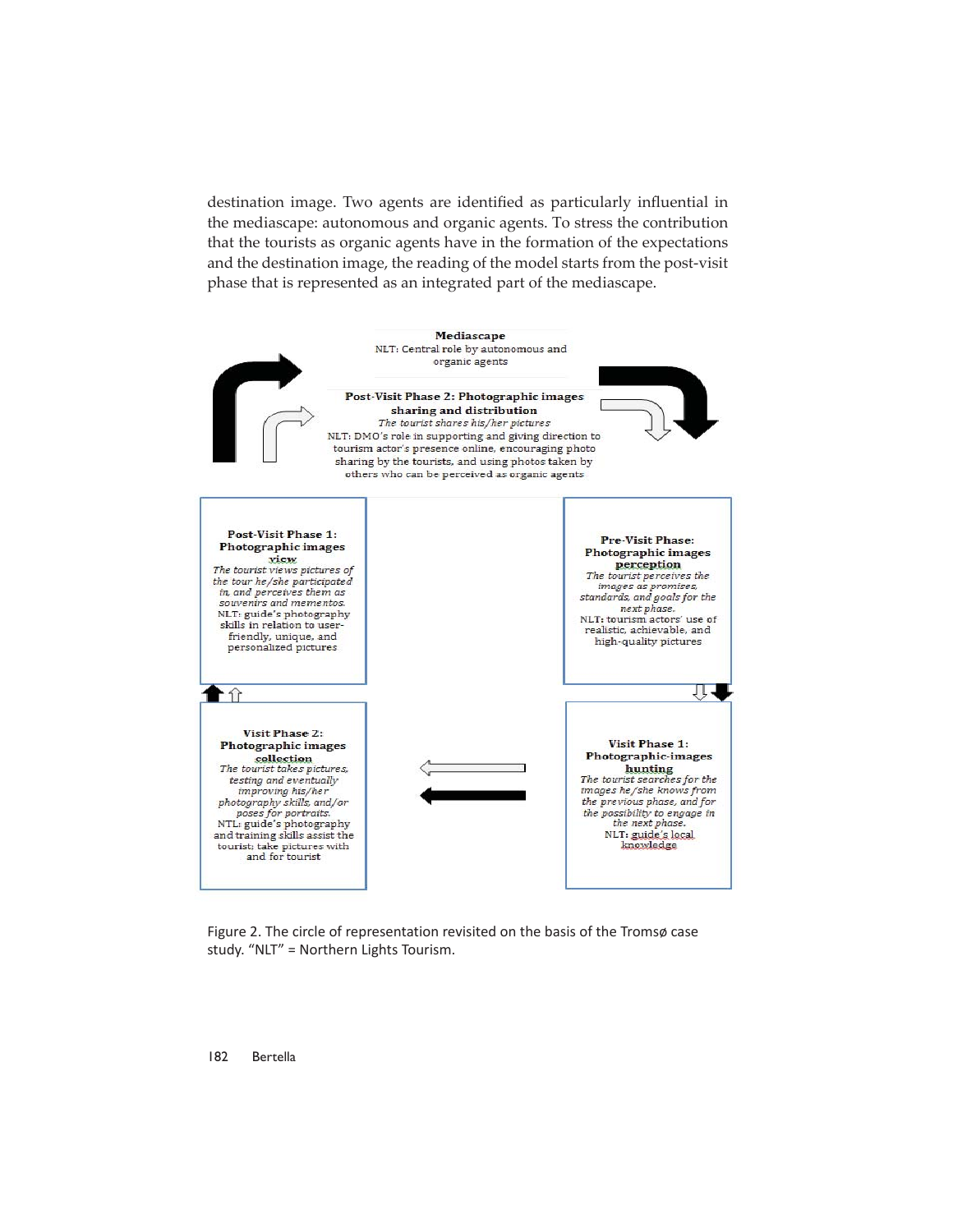The next phases are those related to image hunting, collection, and viewing. In all these phases the critical factors are relative to the skills required by the northern lights guides. Such skills are related to photography, training, and local knowledge. In regard to the first types of skills, tourists rely on the guide to help them take pictures and/or be able to take userfriendly, unique, and personalized pictures. The guide's training skills can be particularly important for those tourists who are interested in practising and developing their own photography skills. In regard to local knowledge, this includes the capacity to find local landscapes that are seen as representative of the Arctic, and familiarity with the local weather patterns in order to find the best viewing conditions.

# **6. Conclusions**

This study contributes to filling the gap concerning an under-investigated form of tourism—the northern lights tourism. The focus is on the role that photography can play in terms of the memorability of the tourism experience and in relation to the development of an Arctic destination image. The understandings and the actual use of photography by the tourism actors of the Tromsø area have been investigated.

The findings show that photography is broadly understood by the tourism actors involved in northern lights tourism as a potentially important resource. The tourism actors believe that photography can contribute to the creation of favourable conditions for memorable experiences and also to the development of a destination image based on the northern lights as an icon of the Arctic.

The majority of the tourism actors view photography as having the potential to enrich the tourism experience. All the interviewed actors recognize the importance that photography can have in the pre-visit phase and also during the visit. Some actors also recognize the relevance of the post-visit phase, both in itself as a valuable support for recollection, and as the phase during which new inputs to potential tourists' expectations and destination image formation become part of the mediascape.

In regard to the use of photography, it can be said that it varies among the providers. Critical factors in this sense are related to the providers' competence, more specifically their skills concerning photography and social media, their training skills, and their local knowledge. Many of these factors are heavily influenced by the micro size of most of the firms and the related constraints especially in terms of time. On the other hand, the local DMOs use photography actively but it seems that an even more active and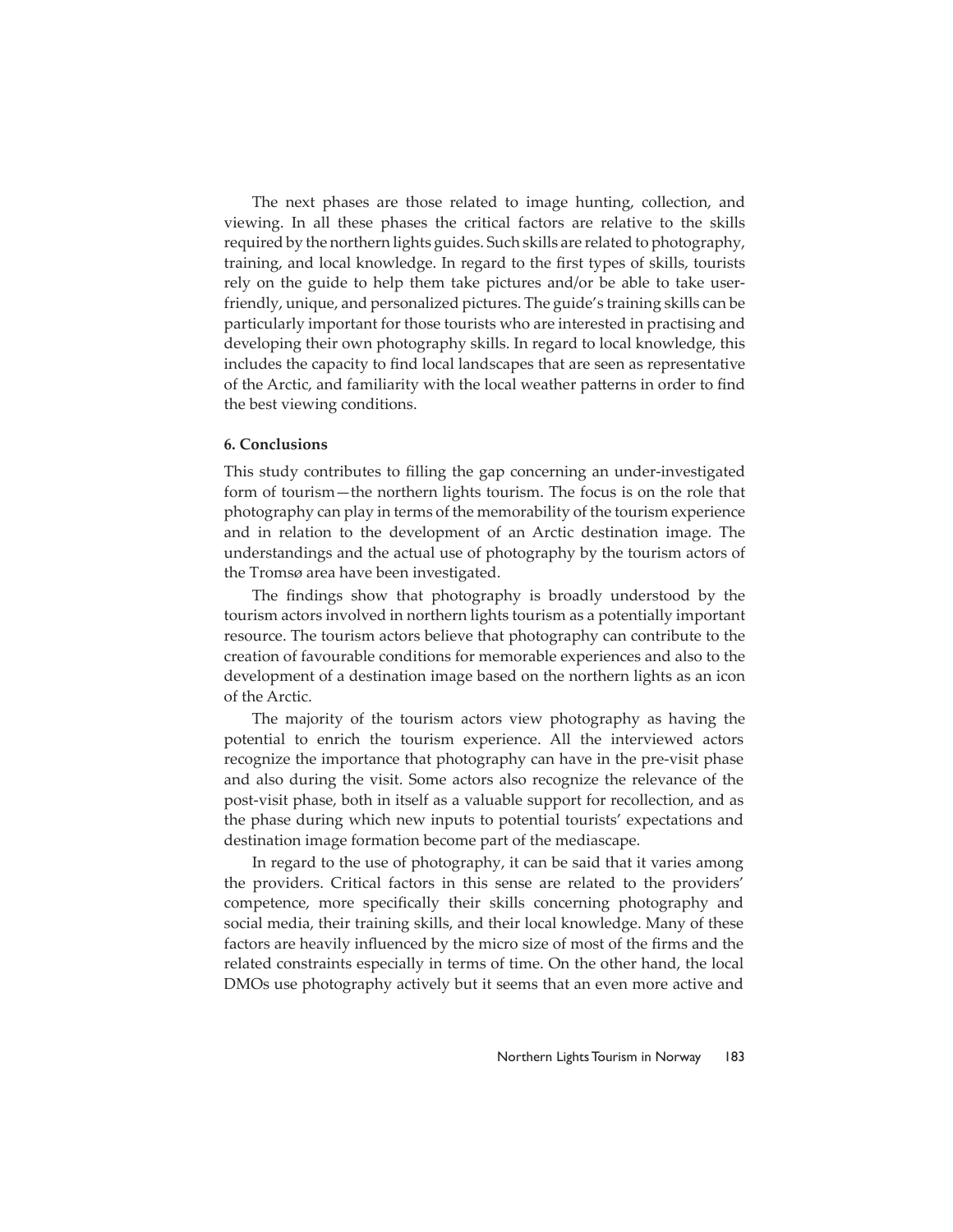strategic role in the mediascape could contribute to influencing, at least to a certain degree, the processes relative to the pre- and post-visit phases in terms of, respectively, expectations and memories, as well as the destination image formation.

This study has viewed the northern lights tourism experience as a visual experience without exploring the active role. The observations have revealed how a tourism experience that is centred on the viewing of a natural phenomenon can be particularly engaging. Such data have shown that the tourists are active in taking the pictures (or posing for them) and distributing them. In order to explore this active role, future studies could be focused on the tourists as photographers—their motivations, the meanings they attach to the act of photography, and the practical aspects concerning the quality of the pictures and their possible manipulation, use, and distribution.

#### **Author**

**Giovanna Bertella** is associate professor in the School of Business and Economics at UiT The Arctic University of Norway, Tromsø, Norway.

### **References**

- Albers, P.C., and W.R. James. (1988). Travel Photography. A Methodological Approach. *Annals of Tourism Research*, 13:134–158.
- Amoamo, M., and S. Boyd. (2005). Shifting Images: An Historical and Contemporary View of Tourism Development in the Northwest Territories of Canada. *Tourism Planning & Development*, 2(1): 1–15.
- Baloglu, S., and K.W. McClearly. (1999). A Model of Destination Image Formation. *Annals of Tourism Research,* 26(4): 868–897.
- Bojanic, D.C. (1991). The Use of Advertising in Managing Destination Image. *Tourism Management,* December: 352–355.
- Chalfen, R.M. (1979). Photography's Role in Tourism. *Annals of Tourism Research,* Oct-Dec: 435–447.
- CNN travel (2012). 5 places to see the brightest Aurora displays. http://travel.cnn. com/explorations/escape/5-places-see-brightest-northern-lights-696679.
- Crouch, D. (2000). Places Around Us: Embodied Lay Geographies in Leisure and Tourism. *Leisure Studies,* 19:2: 63–76.
- Crouch, D., and L. Desforges. (2003). The Sensuous in the Tourist Encounter. Introduction: The Power of the Body in Tourist Studies. *Tourist Studies,* 3:1: 5–22.
- Crouch, D., and N. Lübbren. (2003). *Visual Culture and Tourism*. Oxford: Berg.
- Ekeland, C.B. (2011). "Hunting the Light". A Study About a Tourist Group and its Learning Experience On Board the Norwegian Coastal Steamer Hurtigruten. *Acta Agriculturae Scandinavica, SectionB – Soil & Plant Science*, 61(1): 38–51.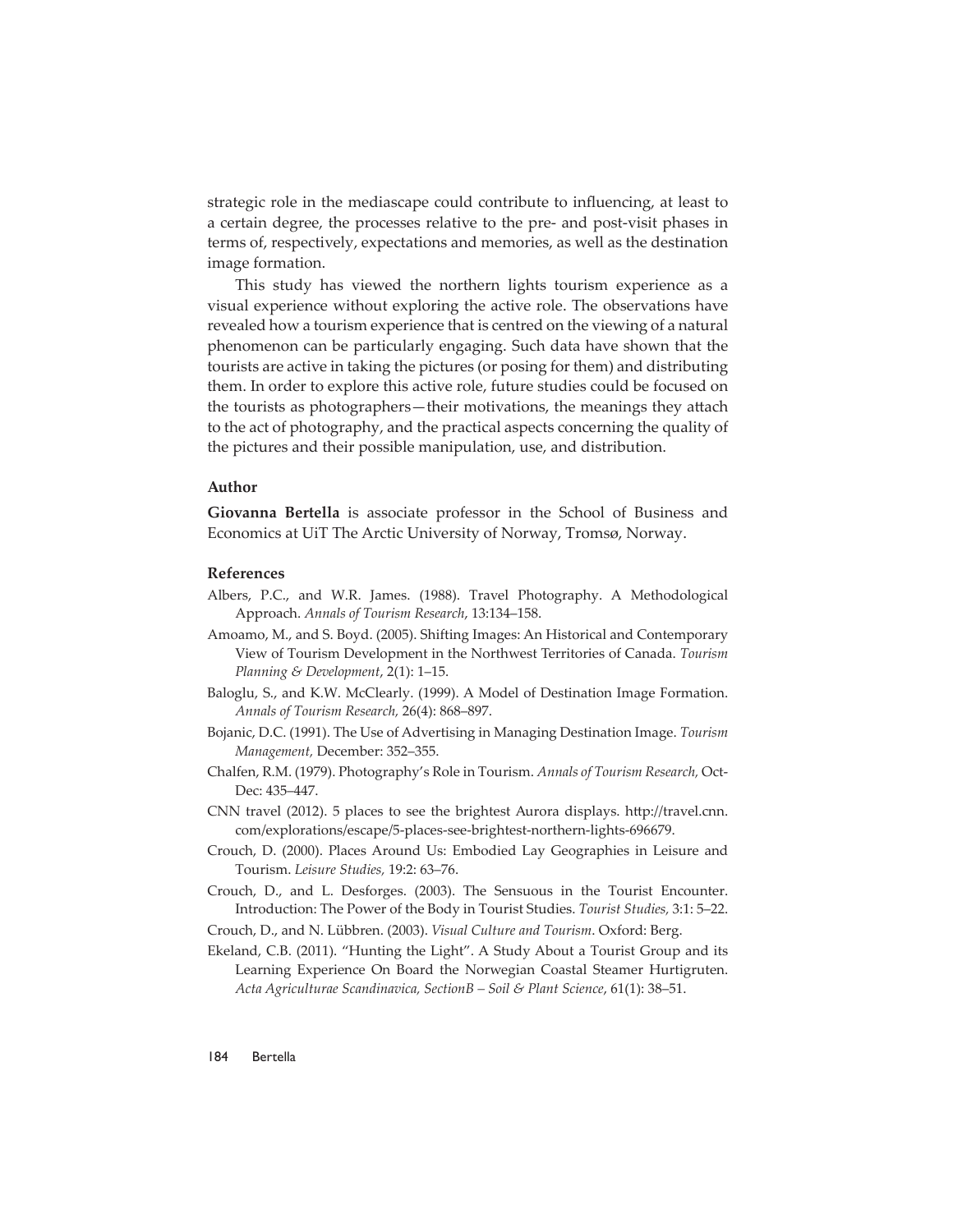- Franklin, A. (2001). The Tourist Gaze and Beyond: An Interview with John Urry. *Tourist Studies,* 1(2): 115–130.
- Friedman, R.M. (2010). Making the Aurora Norwegian: Science and Image in the Making of a Tradition. *Interdisciplinary Science Reviews,* 35(1): 51–68.
- Gallarza, M.G., I.G. Saura, and H. Calderón García. (2002). Destination Image. Towards a Conceptual Framework. *Annals of Tourism Research,* 29(1): 56–78.
- Garlick, S. (2002). Revealing the Unseen: Tourism, Art and Photography. *Cultural Studies*, 16(2): 289–305.
- Gartner, W. (1993). Image Formation Process. *Journal of Travel and Tourism Marketing,* 2:191–216.
- Gordon, B. (1996). The Souvenir: Messenger of the Extraordinary. *Journal of Popular Culture,* 20(3): 135–151.
- Haldrup, M., and J. Larsen. (2003). The Family Gaze. *Tourist Studies,* 3(1): 23–45.
- Halpern, N. (2008). Lapland's Airports: Facilitating the Development of International Tourism in a Peripheral Region. *Scandinavian Journal of Hospitality and Tourism*, 8(1): 25–47.
- Hifm. (2013). Project Winter: New Turns in Arctic Winter Tourism. http:// www.hifm.no/nor/www\_hifm\_no/www\_hifm\_no/forskning/forskning/ forskningsomrader/forskningsomrader/winter/home.
- Jacobsen Steen, J.K., and A.M. Munar. (2012). Tourist Information Search and Destination Choice in a Digital Area. *Tourism Management Perspectives,* 1: 39–47.
- Jansson, A. (2002). Spatial Phantasmagoria: The Mediatization of Tourism Experience. *European Journal of Communication,* 17: 429–443.
- Jansson, A. (2007). A Sense of Tourism: New Media and the Dialectic of Encapsulation/Decapsulation. *Tourist Studies,* 7(1): 5–24.
- Jenkins, O. (2003). Photography and Travel Brochure: The Circle of Representation. *Tourism Geographies,* 5(3): 305–328.
- Kaae, B.C. (2002). "Nature and Tourism in Greenland," pp. 43–53 in A.E. Watson, L. Alessa and J. Sprout (eds.), *Wilderness in the Circumpolar North: Searching for Compatibility in Ecological, Traditional, and Ecotourism Values*. USDA Forest Service Proceeding Rocky Mountain Research Station, May 15-16, Anchorage, AK.
- Markwell, K.W. (1997). Dimensions of Photography in a Nature-Based Tour. *Annals of Tourism Research,* 24(1): 131–155.
- Milner, L.M., J.M. Collins, R. Tachibana, and R.F. Hiser. (2000). The Japanese Vacation Visitor to Alaska: A Preliminary Examination of Peak and Off Season Traveler Demographics, Information Source Utilization, Trip Planning, and Customer Satisfaction. *Journal of Travel & Tourism Marketing*, 9(1-2): 43–56.
- Moir, J. (2008). Seeing the Sites: Tourism as Perceptual Experience, pp. 165–168 in P. M. Burns, C.A. Palmer, J-A.M. Lester (eds.), *Tourism and Visual Culture, Volume 1: Theories and Concepts.* Wallingford, Oxon: CABI Publishing.
- Moscardo, G. (2010). The Shaping of Tourist Experience. The Importance of Stories and Themes, pp. 43–58 in M. Morgan, P. Lugosi, and J.R.B. Ritchie (eds.), *The*